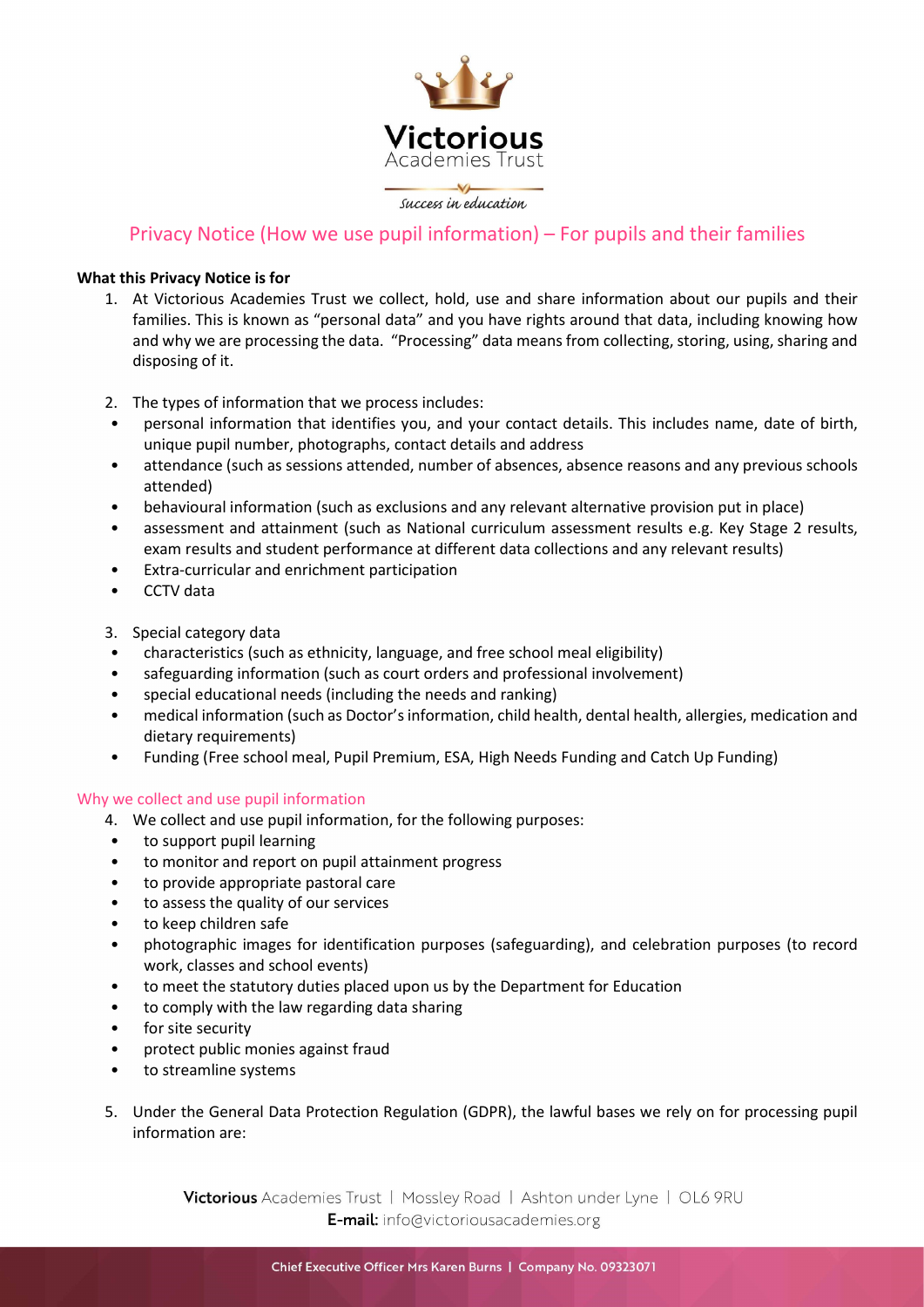

- Article 6(a) Consent (for any processing which does not fall into the bases detail within this section below)
- Article 6(c) Compliance and Legal Obligation as set out in the Education Act 1996 (as amended). We are required to share information about our pupils with the (DfE) under regulation 3 of The Education (Information About Individual Pupils) (England) Regulations 2013. In addition, there are extensive statutory obligations that a school is subject to – further details about these are available from our Data Protection Officer.
- Article 6(e) Public Interest
- 6. In addition, we rely on GDPR Article 9 and the Data Protection Act 2018 Schedule 1 Part 1 and Part 2 concerning any special category data (personal data that needs more protection because it is sensitive). Please refer to our Special Category Data Policy document for full details of these lawful bases for processing this data.

## How we collect pupil information

- 7. We collect pupil information via admission forms completed by parent/carer when a student joins our School, data collection forms, CCTV cameras, information provided by; parent/carer, the previous school/provisions, local authorities, NHS, Police, the Department for Education (DfE) and by secure file transfer Common Transfer File (CTF).
- 8. Pupil data is essential for our Schools' operational use. Whilst the majority of pupil information you provide to us is mandatory, some of it requested on a voluntary basis. We will let you know, when we ask you for data, whether you are required to provide the information and your rights in relation to this.

#### How and where we store pupil information

- 9. We securely store pupil information on our School's IT network via a cloud based system called Arbor. Secure storage is provided for paper based records. We hold data securely for the set amount of time shown in our data retention schedule.
- 10. Derbyshire are currently following the instructions of the Independent Inquiry into Child Sexual Abuse (IICSA) which states that student records should not be destroyed until this inquiry is complete.

## Who we share pupil information with

- 11. We routinely share pupil information with:
- Schools that the pupils attend after leaving us
- Our local authority
- Other relevant local authorities
- Our local governing board
- Our Trustees
- The Department for Education (DfE) Inc. Learner Record Services and the National Pupil Database
- Police
- NHS (agencies and services)/school nurse
- External systems used by the schools to carry out day to day processes and requirements. For example, and not limited to; SIMS, Teachers to Parents, parent portal – Insight, School payments.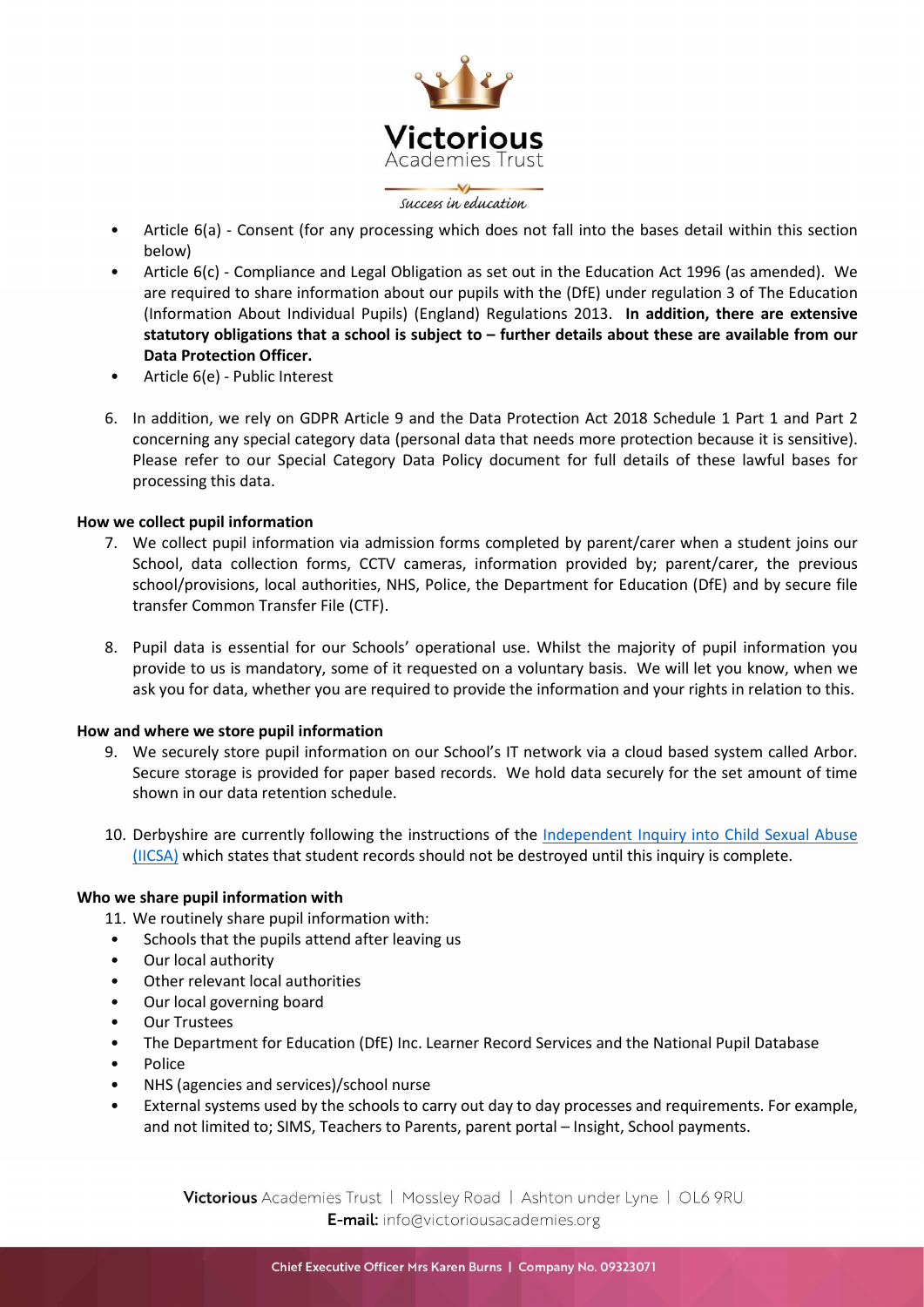

### International Transfers

12. In connection with the purposes identified above, your personal information may be transferred outside the UK and the European Economic Area ('EEA'), including to the United States. Where information is transferred outside the UK or EEA that is not subject to an adequacy decision by the EU Commission, information is adequately protected by EU Commission approved standard contractual clauses or a vendor's Processor Binding Corporate Rules. For more information on the transfer mechanism used, please contact us at the details set out below.

#### Why we regularly share pupil information

13. We do not share information about our pupils with anyone without consent unless the law and our policies allow us to do so.

#### Department for Education

- 14. The Department for Education (DfE) collects personal data from educational settings and local authorities via various statutory data collections. We are required to share information about our pupils with the Department for Education (DfE) either directly or via our local authority for the purpose of those data collections, under regulation 5 of The Education (Information About Individual Pupils) (England) Regulations 2013.
- 15. All data is transferred securely and held by DfE under a combination of software and hardware controls, which meet the current government security policy framework.
- 16. For more information, please see 'How Government uses your data' section.

#### Local Authorities

17. We may be required to share information about our pupils with the local authority to ensure that they can conduct their statutory duties under the Schools Admission Code, including conducting Fair Access Panels.

#### Requesting access to your personal data, and other rights

18. Under data protection law, pupils have the right to request access to information about them that we hold, and in some cases, parents can make the request on the pupil's behalf. Parents also have the right to access their child's educational record.

19. You also have the right to:

- be informed about the collection and use of your personal data.
- rectification, ie to have inaccurate personal data rectified, or completed if it is incomplete.
- erasure, often known as the 'right to be forgotten'; however this does not apply where, amongst other things, processing is necessary to comply with a legal obligation.
- restrict processing, although, as above this is a limited right.
- object; though other than for marketing purposes, this is also limited as above.
- Where we rely on your consent to process your data, you have the right to revoke that consent.
- You also have rights in relation to automated decision making and profiling, though these are not currently relevant.
- Finally, the right to seek redress, either through the ICO, or through the courts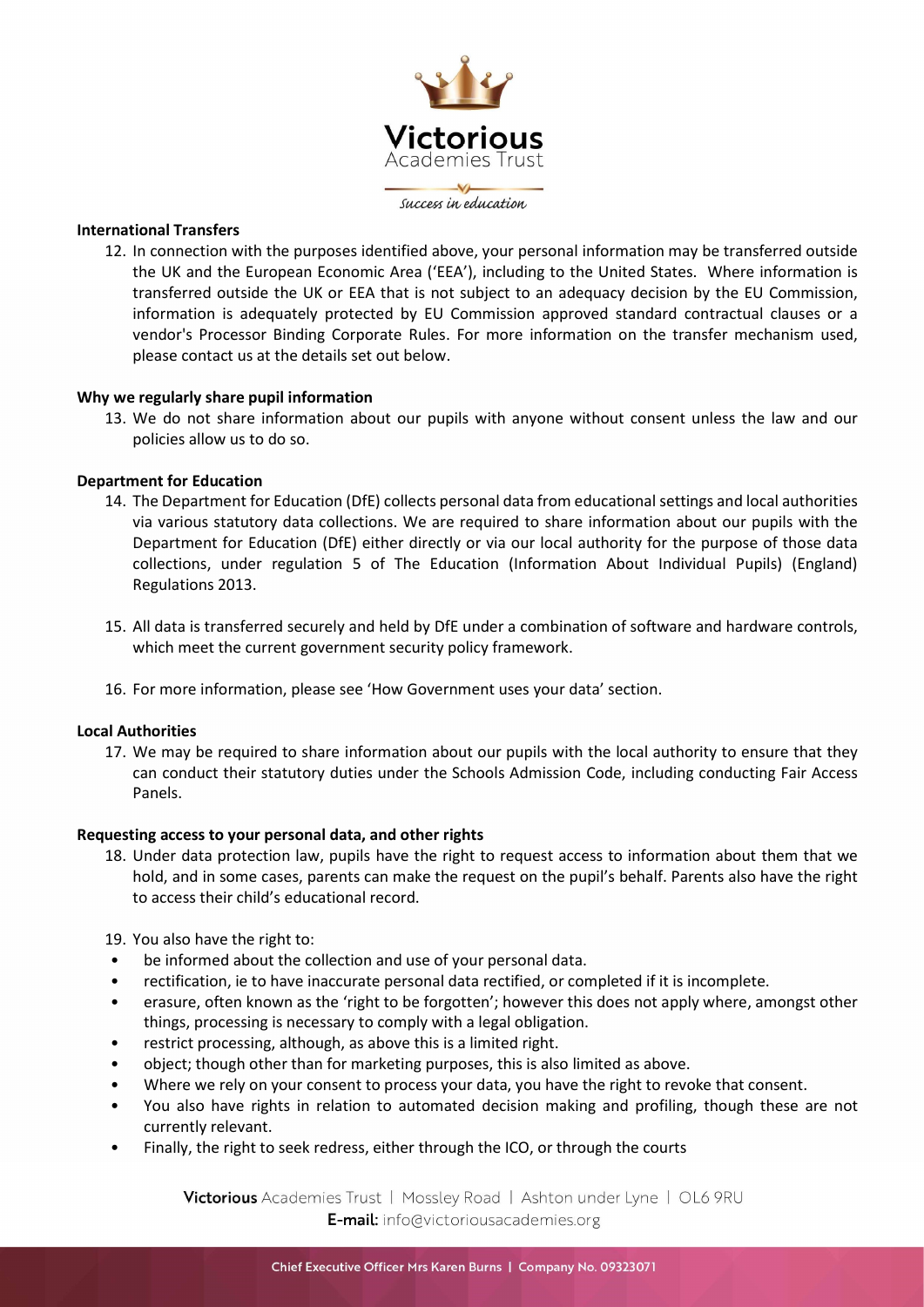

20. If you would like to request access to your data, or use any of the other rights listed above, please contact your school office in the first instance.

#### How Government uses your data

- 21. The pupil data that we lawfully share with the DfE through data collections:
- underpins school funding, which is calculated based upon the numbers of children and their characteristics in each school.
- informs 'short term' education policy monitoring and school accountability and intervention (for example, school GCSE results or Pupil Progress measures).
- supports 'longer term' research and monitoring of educational policy (for example how certain subject choices go on to affect education or earnings beyond school)

## Data collection requirements

22. To find out more about the data collection requirements placed on us by the Department for Education (for example; via the school census) go to

https://www.gov.uk/education/data-collection-and-censuses-for-schools

#### The National Pupil Database (NPD)

- 23. Much of the data about pupils in England goes on to be held in the National Pupil Database (NPD).
- 24. The NPD is owned and managed by the Department for Education and contains information about pupils in schools in England. It provides invaluable evidence on educational performance to inform independent research, as well as studies commissioned by the Department.
- 25. It is held in electronic format for statistical purposes. This information is securely collected from a range of sources including schools, local authorities and awarding bodies.
- 26. To find out more about the NPD, go to https://www.gov.uk/government/publications/national-pupildatabase-user-guide-and-supporting-information

## Sharing by the Department

27. The law allows the Department to share pupils' personal data with certain third parties, including:

- schools
- local authorities
- researchers
- organisations connected with promoting the education or wellbeing of children in England
- other government departments and agencies
- organisations fighting or identifying crime

28. For more information about the Department's NPD data sharing process, please visit: https://www.gov.uk/data-protection-how-we-collect-and-share-research-data

29. Organisations fighting or identifying crime may use their legal powers to contact DfE to request access to individual level information relevant to detecting that crime. Whilst numbers fluctuate slightly over time,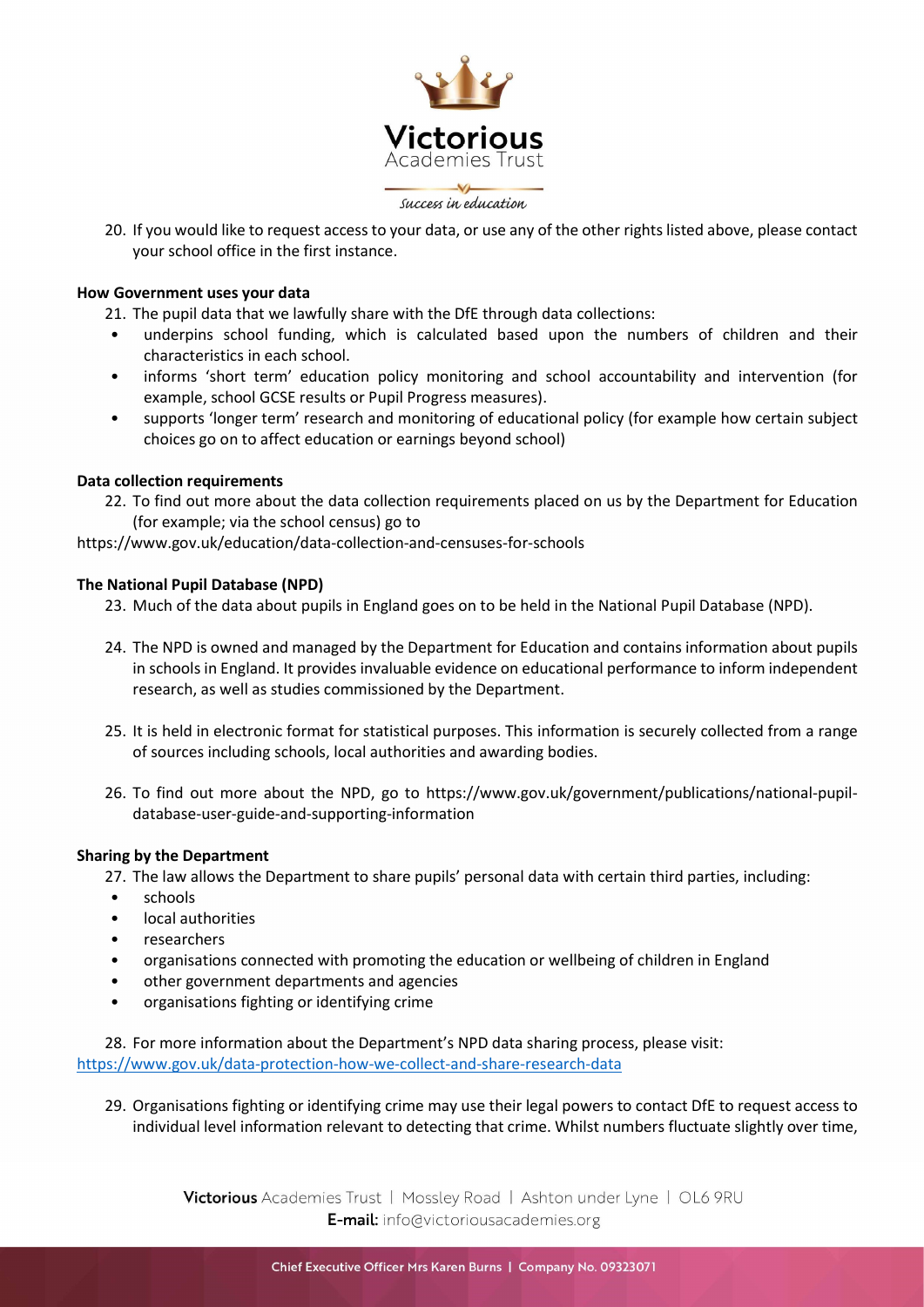

DfE typically supplies data on around 600 pupils per year to the Home Office and roughly 1 per year to the Police.

30. For information about which organisations the Department has provided pupil information, (and for which project) or to access a monthly breakdown of data share volumes with Home Office and the Police please visit the following website: https://www.gov.uk/government/publications/dfe-external-datashares

# How to find out what personal information DfE hold about you

- 31. Under the terms of the Data Protection Act 2018, you are entitled to ask the Department:
- if they are processing your personal data
- for a description of the data they hold about you
- the reasons they're holding it and any recipient it may be disclosed to
- for a copy of your personal data and any details of its source

32.If you want to see the personal data held about you by the Department, you should make a 'subject access request'. Further information on how to do this can be found within the Department's personal information charter that is published at the address below: https://www.gov.uk/government/organisations/department-for-education/about/personalinformation-charter

33.To contact DfE: https://www.gov.uk/contact-dfe

## Last updated

34. We may need to update this privacy notice periodically so we recommend that you revisit this information from time to time. This version was last updated in July 2021.

## **Contacts**

- 35. If you have a concern about the way we are collecting or using your personal data or you would like to discuss anything in this privacy notice, we ask that you raise your concern with us in the first instance.
- 36. Please contact the School Office, Headteacher or Trust Data Protection Officer:

| <b>Data Protection Officer</b> | <b>GDPR for Schools, Derbyshire County Council</b>                           |
|--------------------------------|------------------------------------------------------------------------------|
| <b>DPO Email:</b>              | gdprforschools@derbyshire.gov.uk                                             |
| <b>DPO Phone:</b>              | 01629 532888                                                                 |
| <b>DPO Address:</b>            | Room 396, North Block, County Hall, Smedley Street, Matlock, Derbyshire, DE4 |
|                                | 3AG.                                                                         |

37. For DfE: Public Communications Unit, Department for Education, Sanctuary Buildings, Great Smith Street, London, SW1P 3BT. Website: www.education.gov.uk and https://www.gov.uk/contact-dfe. Email: http://www.education.gov.uk and Telephone: 0370 000 2288.